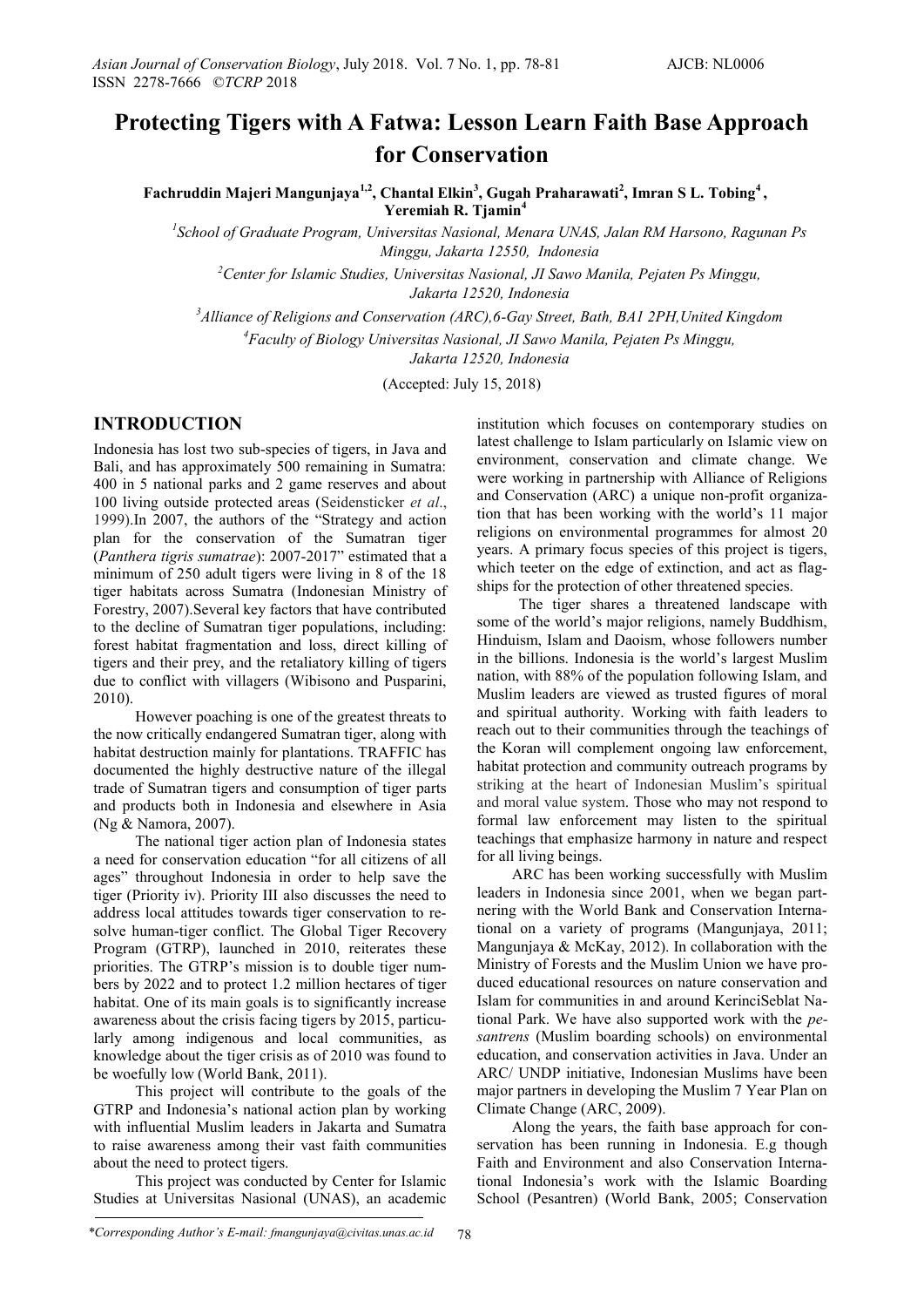International 2007). The Darwin Initiative through FFI, CI, IFEES and others is one of the only faith-based programs focusing on forest management and community conservation in Indonesia. Surveys in Western Sumatra demonstrated a rise in understanding of ecosystem services among religious leaders and teachers from 50% to 92% and about Islamic systems for natural resource management from 0% to 100%, including some initiative involving Muslim leaders in Mingkabau Costumary System (McKay, 2010; McKay, 2013).The success of these past programs demonstrates the power of working with religious leaders, but it has not been explored to any large degree for tiger and wildlife conservation. Many examples exist, however, of successful faith-led wildlife conservation initiatives. Chinese Daoists and Mongolian Buddhists, for instance, have enacted bans on hunting and on the use of threatened species in traditional medicines. After a declaration by the Dalai Lama in 2005 that killing endangered species goes against the tenets of Buddhism, Tibetans stopped using tiger skins for ceremonial dress almost overnight. In Cambodia, Buddhist leaders are ordaining trees and linking Buddha's life to the forest as ways to protect large areas of forests and the wildlife they shelter. There is an enormous opportunity to amplify these successes and bring faith and conservation worlds together to protect Asia's threatened species.and also to a 2011 USAID white paper *"From Practice to Policy to Practice: Connecting Faith and Conservation in Africa"* supporting such approaches in Africa (Gambriel, 2011).

### **The Wildlife Fatwa**

At the end of January 2014, Indonesia's powerful Islamic council of scholars, the Majelis Ulama Indonesia (MUI), announced the first ever 'biodiversity fatwa' (edict). The fatwa highlights the core principles, beliefs and texts in Islam that relate to conservation and asks all Muslims to safeguard biodiversity, particularly threatened species like the tiger and rhino. This edict represents an enormous shift in how Quranic teachings relate to the natural world: from now on there is no doubt that conservation principles are embedded within Islam.

The purpose of this project was to bring together Muslim leaders and conservationists in Indonesia to raise awareness about the plight of the Sumatran tiger and to help catalyze a Muslim response. As a result of this project, Indonesia's powerful Islamic council, the MUI, announced the first ever '*biodiversity fatwa*' (edict) in January 2014. The fatwa highlights the core principles, beliefs and texts in Islam that relate to conservation and outlines ways that Muslims from all walks of life can safeguard biodiversity, particularly threatened species like the tiger. The edict represents an enormous shift in how Quranic teachings relate to the natural world, clearly embedding conservation principles within Islam. The USFWS grant provided critical support, enabling ARC and our Indonesian partners at the Center for Islamic Studies at the National University (UNAS) to:

- 1. Bring together, for the first time, influentialreligiousclerics,representativesfromIndonesia'sForesta nd Environment Ministry, and conservation NGOs in a dialogue on Islam and conservation, through a series of meetings, consultations and field trips;
- 2. Hold a national meeting in Jakarta with 100 participants in November 2014 to discuss ways to spread awareness of the fatwa in priority tiger conservation areas; and
- 3. Begin dissemination of the fatwa text to clerics and communities living near conservation sites. This initiative brought together religious groups and conservationists in powerful partnerships that are continuing beyond the life of the project.
- While not legally binding in Indonesian secular law, the fatwa is firmly based on Islamic law and tradition and is binding within that context. It explains how wildlife protection is important to Islam's core beliefs and values, and cites relevant verses of the Qur'an. The fatwa comes out strongly against harming, poaching and illegally trading tigers and other threatened wildlife (calling it *haram*, prohibited), and has specific guidelines for lawmakers, businesses, government, religious leaders and local communities for the protection of biodiversity. It calls on religious leaders to spread awareness in their communities about the need in Islam to protect threatened species and their environments.

The significance of this fatwa cannot be overstated. For the first time Indonesia's Muslim leaderships giving strong guidance to the country's Muslim population–the vast majority of Indonesia– to protect threatened species like the tiger as part of their religious duty. There is enormous potential for this approach to shift attitudes and behaviours in favour of conservation, particularly amongst communities living near important conservation sites who look to their religious leaders for moral guidance.

#### **The success story**

The wildlife fatwa approximately hit by 263,000 results on Google and 21,200 results were found for thefatwa in Bahasa. In addition to this media coverage, information on the fatwa can be found on ARC, UNAS, MUI and WWF websites. We alsomeasured whether, as a result of the fatwa trainings of religious leaders, participants had a deeper knowledge about: the ways Islamic principles support conservation, priority conservation issues, and ways to integrate conservation messages into sermons and educational activities.

UNAS researchers and students conducted pre and post training questionnaires with all training participants. We found that after the trainings, 96% of them agreed that the Quran teaches the importance of nature conservation, and that humans are the guardians of nature and have an obligation to protect it, versus 50% before the training. The participants felt the training widened their knowledge of and perspectives around conservation issues, threatened species and how humans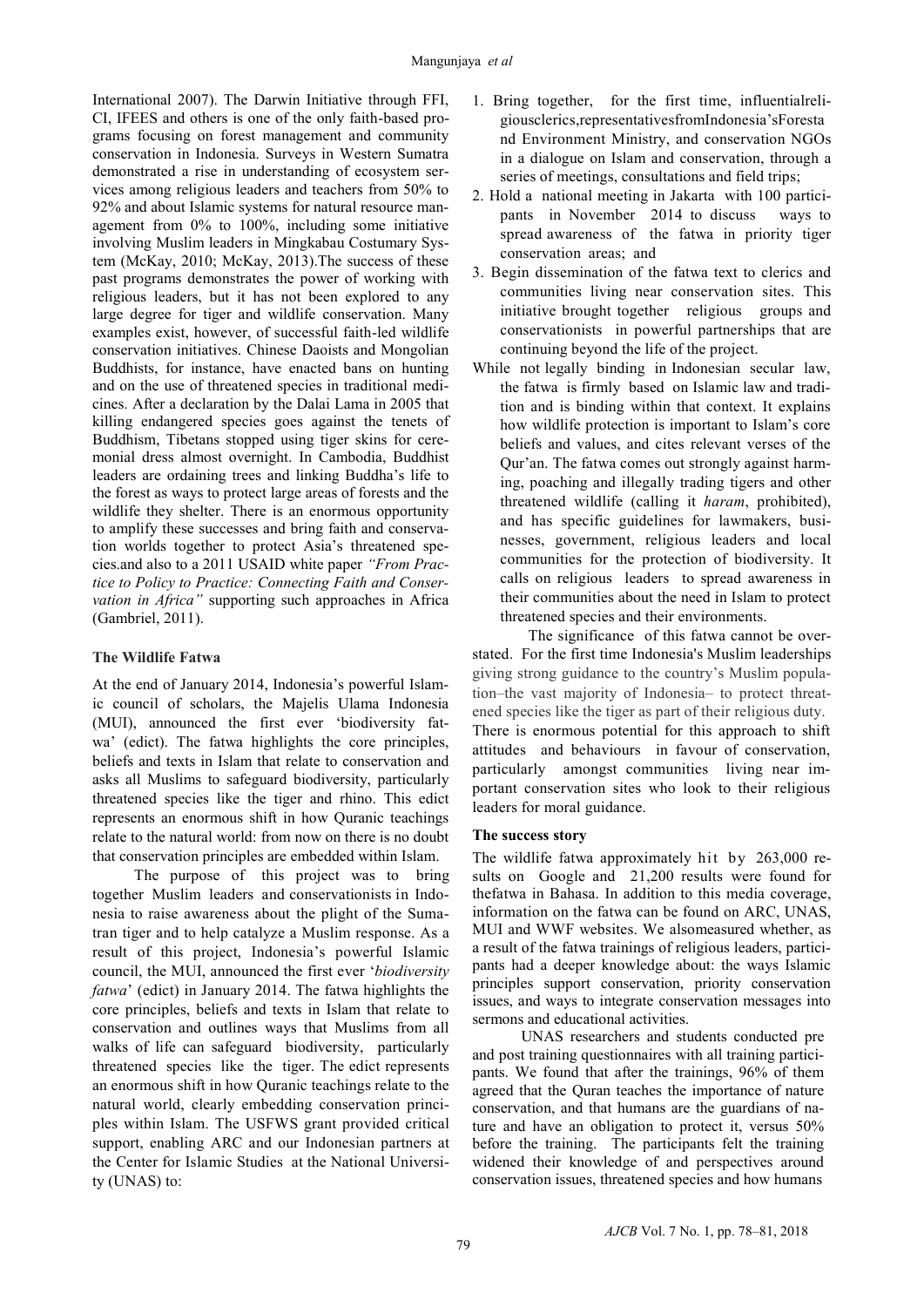and nature are interconnected, as their knowledge about conservation had been limited. They became more aware of the ways they can be involved in conservation and live more harmoniously with nature. They appreciated teachings on ecosystem balance and natural resource management, and understood how they are rooted in Islamic principles. The clerics also felt the value of connecting with other clerics on this theme.

Most participants felt the MUI had done a great service by issuing the fatwa and felt that it will definitely increase the awareness of and involvement of the Muslim community in protecting the environment and its rare species. The participants endorsed the fatwa and expressed a desire to implement it and to spread its teachings broadly within their communities. They pledged to disseminate the guidelines of the fatwa through their sermons, community groups, educational activities and outreach, to over 20,000 people. As a result, we feel that our training has been important in shifting the attitudes of key religious and community leaders towards conservation by increasing their understanding of the fatwa.

Here is an example of results from the pre and post training questionnaires with training participants, which were similar after all four trainings:

- •Before the training, 29% knew about the edict versus 88% after the training;
- •After the training, 72% of participants felt the training was valuable and resulted in a new understanding of conservation;
- After the training, 76% of participants said the training inspired them to take environmental action;
- •After the training, 80% believed the fatwa is one of the best approaches for environmental awareness among Muslims

Although only two rangers participated in our trainings, they gave us good feedback and felt the fatwa was an effective tool both for motivating themselves in their work, and as a valuable resource to use in their engagement with local communities. We shared posters and other educational materials with the officers to disseminate in local communities. It also became clear to us that involving enforcement officers in future trainings would be useful as a way to support them in their own work and to inspire the villagers they encounter.

 WWF (2017) conducted a KAP (Knowledge, Attitude and Practices) assessment in 19 villages around Ujung Kulon that demonstrated a high level of awareness in these communities about the fatwa. The surveys were conducted in the Sumur and Cimanggu sub-districts to understand better local community attitudes and behaviours related to conservation of the park and its rhinos. A comparison survey was also done in one urban community in Pandeglang. The surveys included two questions related to the fatwa. Based on a sample of 600 respondents they found that 76% of respondents knew about the fatwa and that almost 70% had learned about the fatwa from their religious leaders, followed by tv and then internet.Our team conducted fatwa dissemination in 2014 and intensive training for the clerics in Ujung Kulon in 2016 (Fig 1).Another interesting finding from our surveys was that there appears to be a relatively strong existing sense among Muslim villagers that Islam speaks to the importance of safeguarding nature. Our feedback suggests, however, that learning about the fatwa has strengthened and clarified this belief and increased their knowledge of how conservation concepts are linked to Islamic teachings.



Figure 1. Clerics conservation training participant in Ujung Kulon (2016).

## **ACKNOWLEDGMENTS**

We would like to thanks our partners: The Ulama Council of Indonesia (MUI), Ministry of Environment and Forestry Republic of Indonesia, Alliance of Religions and Conservation, WWF Indonesia, Rufford Small Grant (RSG), US Fish and Wildlife, The local MUI in Banten and Riau, the clerics in Ujung Kulon and Riau for their effort to disseminate the awareness on protection of threatened wildlife species in their areas. We also thanks Kementerian Riset, Teknologi, dan Pendidikan Tinggi Republik Indonesia (Ristekdikti) and LPPM Universita Nasional for their support in research grant for the Fatwa on Applied Research Scheme (*Penelitian Produk Terapan*), entitled *Perubahan Sikapdan Persepsi Terhadap Konservasi Satwa Melalui Pendekatan Agama : Penelitian Fatwa Mui No 4 Tentang Pelestarian Satwa Langka.*

#### **REFERENCE**

- Clements, R., Foo R, Othman S, Rahman U, Mustafa, SRS &Zulkifli R. 2009. Islam, turtle conservation and coastal communities. *Conservation Biology*, 23, 516–517
- Gambriel, Amy. 2011. From Practice to Policy to Practice: Connection Faith to Conservation in Africa. International Resource Group for USAID Bureau Africa, Washington, DC. 20pp
- Hafdz T A,. F.M Mangunjaya, Y.R Camin. 2017. Tingkat Persepsi dan Kesadaran Masyarakat Desa Tanjung Beringin Terhadap Fatwa Satwa MUI No 4 Tentang Perlindungan Satwa Langka untuk Keseimbangan Ekosistam. *Jurnal HIMMAH*: Vol 1 (1): 53-67
- MacLeod, E, & M. Palmer, 2015. Why Conservation Need Religion? *Coastal Management*. 43 (3): 238- 252.